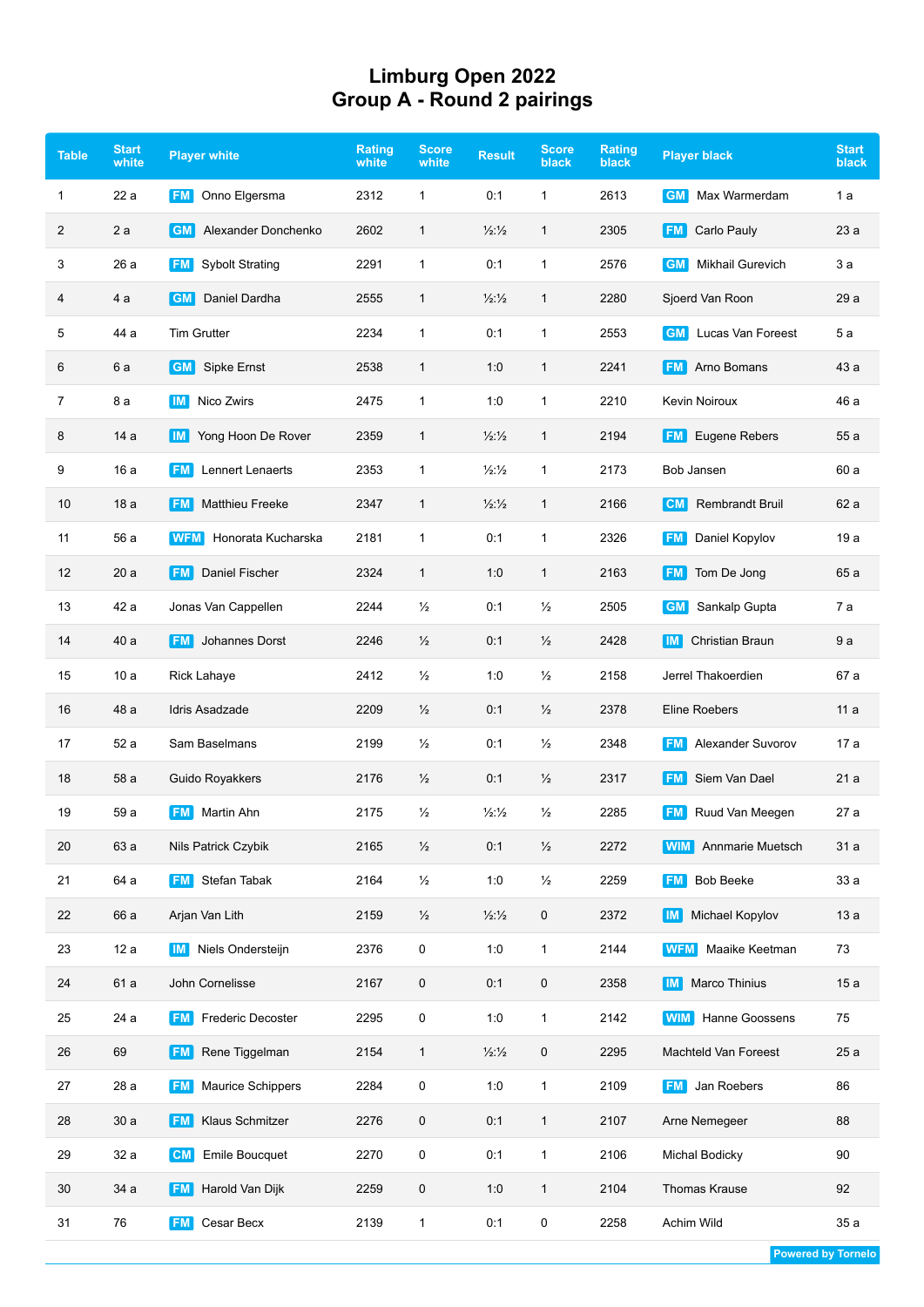| <b>Table</b> | <b>Start</b><br>white | <b>Player white</b>         | <b>Rating</b><br>white | <b>Score</b><br>white | <b>Result</b>            | <b>Score</b><br>black | Rating<br>black | <b>Player black</b>             | <b>Start</b><br>black     |
|--------------|-----------------------|-----------------------------|------------------------|-----------------------|--------------------------|-----------------------|-----------------|---------------------------------|---------------------------|
| 32           | 36 a                  | Luuk Baselmans<br><b>FM</b> | 2257                   | $\mathbf 0$           | 1:0                      | $\mathbf{1}$          | 2103            | Roger Labruyere                 | 94                        |
| 33           | 79                    | Stefan Arndt                | 2138                   | $\mathbf{1}$          | 1:0                      | 0                     | 2255            | Masha Klinova<br>$\blacksquare$ | 37 a                      |
| 34           | 38 a                  | <b>WGM</b> Anna Warakomska  | 2253                   | 0                     | 1/2:1/2                  | $\mathbf{1}$          | 2096            | Marcel Schroer                  | 99                        |
| 35           | 87                    | Loek Van der Hagen          | 2109                   | $\mathbf{1}$          | 1/2:1/2                  | 0                     | 2247            | Nikolaos Sidiropoulos           | 39 a                      |
| 36           | 89                    | Jos Vlaming                 | 2107                   | $\mathbf{1}$          | 0:1                      | 0                     | 2244            | Khoi Pham                       | 41 a                      |
| 37           | 91                    | Jochem Mullink              | 2105                   | $\mathbf{1}$          | 0:1                      | 0                     | 2225            | Robin Bentel                    | 45 a                      |
| 38           | 93                    | Thijs Roorda                | 2104                   | 1                     | 1:0                      | 0                     | 2209            | Svetlana Sucikova<br><b>WIM</b> | 47 a                      |
| 39           | 97                    | Leandro Slagboom            | 2098                   | 1                     | 1:0                      | 0                     | 2208            | Henk-Jan Visser<br><b>CM</b>    | 49 a                      |
| 40           | 50a                   | Niklas van der Valk         | 2207                   | 0                     | 1:0                      | $\mathbf{1}$          | 2092            | Olaf Steffens<br><b>FM</b>      | 102                       |
| 41           | 103                   | Niels Mijnster              | 2091                   | $\mathbf{1}$          | 0:1                      | 0                     | 2199            | Sasa Albers                     | 51 a                      |
| 42           | 115                   | <b>Mirko Dahlbeck</b>       | 2060                   | $\mathbf{1}$          | 0:1                      | 0                     | 2199            | Joachim Duncker                 | 53 a                      |
| 43           | 54 a                  | Midas Ratsma<br><b>FM</b>   | 2195                   | 0                     | 1:0                      | $\mathbf{1}$          | 2019            | William Gijsen                  | 127                       |
| 44           | 128                   | Wout Verboven               | 2008                   | $\mathbf{1}$          | 1/2:1/2                  | 0                     | 2176            | Daniel Elias Ochs               | 57 a                      |
| 45           | 72                    | Enrico Follesa              | 2145                   | $\frac{1}{2}$         | 0:1                      | $\mathbf{1}$          | 1753            | Orry M Marciano                 | 131                       |
| 46           | 68                    | <b>Florian Stricker</b>     | 2155                   | $\frac{1}{2}$         | 1:0                      | $\frac{1}{2}$         | 2097            | Hans Hoornstra                  | 98                        |
| 47           | 74                    | Andreas Basilius Gikas      | 2144                   | $\frac{1}{2}$         | 1:0                      | $\frac{1}{2}$         | 2091            | Jasper Zilverberg               | 104                       |
| 48           | 107                   | Till Engemann               | 2084                   | $\frac{1}{2}$         | 0:1                      | $\frac{1}{2}$         | 2139            | Tom E Wiley<br><b>FM</b>        | 77                        |
| 49           | 78                    | Marius Gramb                | 2139                   | ⅓                     | 1/2:1/2                  | $\frac{1}{2}$         | 2085            | Job Emans                       | 106                       |
| 50           | 80                    | Gert-Michiel De Niet        | 2134                   | $\frac{1}{2}$         | 1:0                      | $\frac{1}{2}$         | 2084            | Daan Noordenbos                 | 108                       |
| 51           | 112                   | Erwin Kalle                 | 2070                   | $\frac{1}{2}$         | $\frac{1}{2}\frac{1}{2}$ | $\frac{1}{2}$         | 2127            | Peter Doggers                   | 81                        |
| 52           | 116                   | <b>FM</b> lan D Thompson    | 2059                   | $\frac{1}{2}$         | 1:0                      | $\frac{1}{2}$         | 2120            | Martin Villwock                 | 83                        |
| 53           | 114                   | Luc Zimmermann<br><b>CM</b> | 2064                   | $\frac{1}{2}$         | 1:0                      | $\frac{1}{2}$         | 2116            | Thomas Henrich<br><b>FM</b>     | 84                        |
| 54           | 85                    | Bas De Boer                 | 2115                   | $\frac{1}{2}$         | 1:0                      | $\frac{1}{2}$         | 2083            | Nagib Dahdah                    | 109                       |
| 55           | 70                    | Borna Mohammadi Nia         | 2153                   | 0                     | 0:1                      | $\frac{1}{2}$         | 2056            | Tom Bus                         | 117                       |
| 56           | 120                   | Tom Van De Perre            | 2050                   | 0                     | 1:0                      | $\mathbf 0$           | 2151            | Wim Heemskerk<br><b>FM</b>      | 71                        |
| 57           | 82                    | Stephen Kutzner             | 2122                   | 0                     | 0:1                      | 0                     | 2050            | Yaroslav Turbin                 | 119                       |
| 58           | 95                    | Daniel Diller               | 2098                   | 0                     | 1:0                      | $\mathbf 0$           | 2048            | <b>Eduard Coenen</b>            | 121                       |
| 59           | 122                   | Wolfgang Scholzen           | 2048                   | 0                     | 0:1                      | $\mathbf 0$           | 2098            | Timo Koffeman                   | 96                        |
| 60           | 100                   | Selman Ercan                | 2094                   | 0                     | 1/2:1/2                  | 0                     | 2033            | Jan Hellenberg                  | 123                       |
| 61           | 105                   | Ardjan Langedijk            | 2088                   | 0                     | 0:1                      | $\mathsf 0$           | 2031            | Peter Hoekstra                  | 124                       |
| 62           | 110                   | Osama Arabi                 | 2080                   | 0                     | 1/2:1/2                  | $\mathbf 0$           | 2026            | <b>Sierk Kanis</b>              | 125                       |
| 63           | 126                   | Gino De Mon                 | 2023                   | 0                     | $\frac{1}{2}\frac{1}{2}$ | 0                     | 2073            | Ansgar Carlier                  | 111                       |
| 64           | 118                   | Arnaud Aglave               | 2055                   | 0                     | 0:1                      | 0                     | 2007            | Frans Helmond                   | 129                       |
| 65           | 130                   | Dylan Achuthan              | 1967                   | 0                     | 1:                       |                       |                 | <b>BYE</b>                      | <b>Powered by Tornelo</b> |